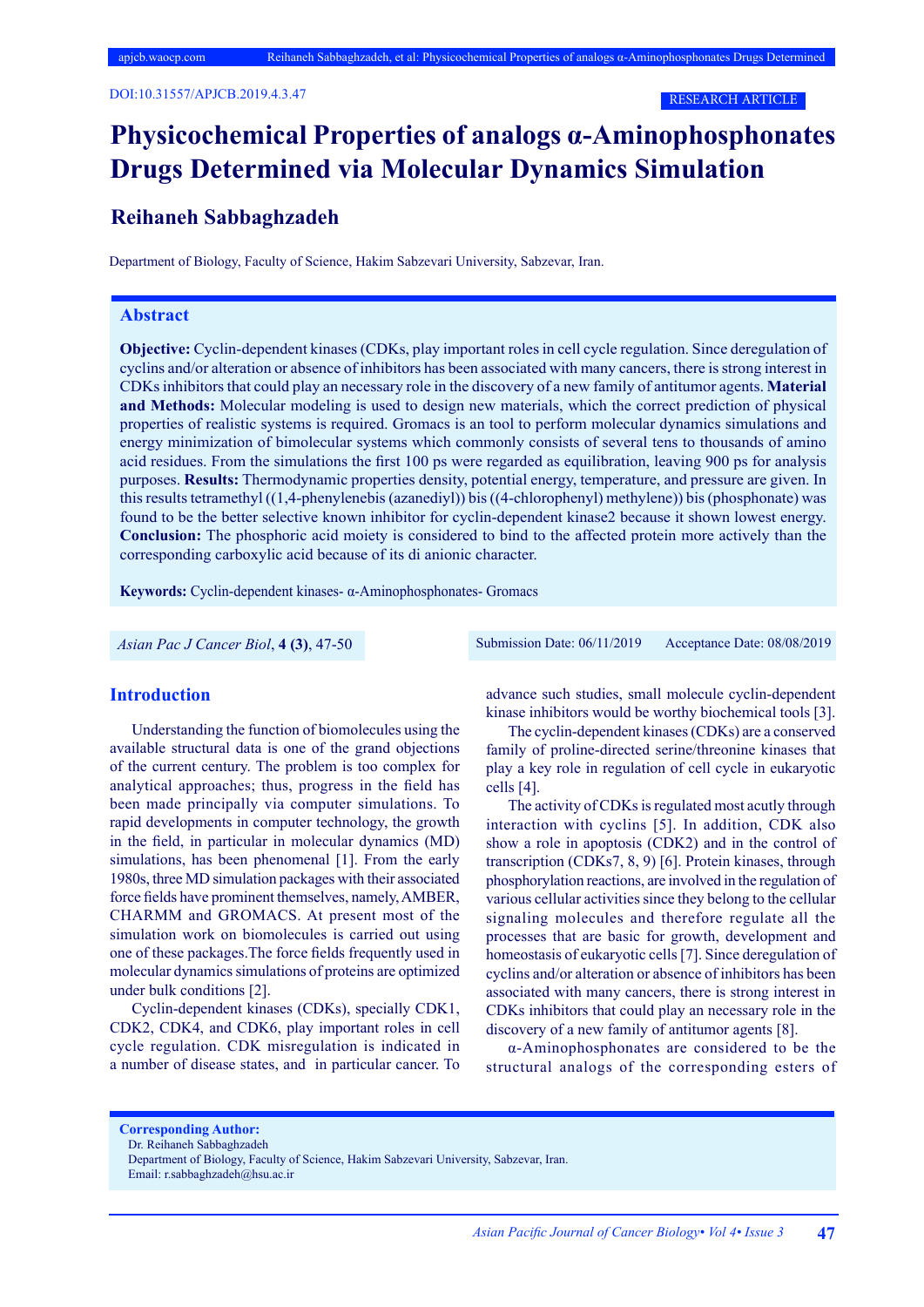α-amino acids and have been reported to expend several pharmacological activities such as their potential usage as anticancer drugs, enzymes inhibitors, haptens of catalytic antibodies, pharmacologic agents, antifungals, insecticides, plant growth regulators, and anti-HIV agents[9].

#### **Materials and Methods**

Molecular dynamics becomes the most effective way to express the details of the flow and to study many fundamental Nano fluid problems, which can be acutely difficult to investigate by other means [10].

Molecular modeling is used to design new materials, which the correct prediction of physical properties of realistic systems is required (Figure1).

Gromacs is an tool to perform molecular dynamics simulations and energy minimization of bimolecular systems which commonly consists of several tens to thousands of amino acid residues [11].

In the present study, the gromacs software was employed for docking synthetic compounds into a protein, cyclin-dependent kinase 2 (PDB ID: 1GIH). GROMACS is an engine to perform molecular dynamics simulations and energy minimization. These are two of the many techniques that belong to the realm of computational chemistry and molecular modeling.

Different simulations were performed using Groningen machine for chemical simulations (GROMACS) 4.5 package.

From the simulations the first 100 ps were regarded as equilibration, leaving 900 ps for analysis purposes. Thermodynamic properties density, potential energy, temperature, and pressure are given.

Diffusion coefficient (D), represents the mean square displacement (MSD) and was calculated by GROMACS program g\_msd.

#### **Results**

By reason of highly commercial and pharmaceutical importance and also to understand the biochemical and molecular basis of the biosynthesis of the natural compound is an interesting exercise [12].

These have considerable success in applying such basic screening approaches in the development of more potent and selective inhibitors against a range of different targets [13].

Hydrogen bonding is essential for the conformation and function of proteins. Proteins respond to change in pressure and temperature by diversity the number of hydrogen bonds with water [14].

The potential energy can be calculated as bonded (intra-molecular) and non-bonded (intermolecular) interactions. There are two potential functions to be concerned about between non-bonded atoms: Columbic interactions between electrostatic charges and Lennard-Jones interaction energy that reflects the van der Waals interaction between atoms. There are four types of interaction of bonded atoms: stretching along the bond



Figure 1. 1GIH 126-132 Residues, with Colors that vary According to the Residues Type. Figure Produced by VMD- software.

and represents the energy required to stretch or compress a covalent bond, bending between bonds, planar distortion, and torsion [15].

The next simulations were done on the charged and neutral drugs (Table 1) in different dosages, in the presence of water molecules, and in the immediate vicinity of the interface of the CDK2. The GROMOS force field, modified by Berger, and introduced as an appropriate force field, was also used in the calculations (Figure 2). This analysis for determining the hydrogen bonding is based on the cutoffs for the acceptor-donor-hydrogen angle and the hydrogen-acceptor distance. Oxygen always acts as an acceptor, and the functional groups, such as NH and OH, act as donors.

In this results tetramethyl ((1,4-phenylenebis (azanediyl)) bis ((4-chlorophenyl) methylene)) bis (phosphonate) was found to be the better selective known inhibitor for cyclin-dependent kinase2 because it shown lowest energy. Assuming that the system comprises of N atoms with mass  $\{mi \mid i = 1, \ldots, N\}$  at positions  $\{$  ri  $| i = 1, ..., N\}$ , the Hamiltonian of the total system is written as [16]:

$$
H = \sum_{i=1}^{N} \frac{m_i}{2} \vec{v}_i^2 + E_{\text{pot}}(\vec{r}_i \in \text{system})
$$

A great deal of work has gone into optimization of the parameters preferred in these force fields over the last 2 decades. Despite all this effort, one aspect of the force fields just mentioned has persisted basically untouched, namely, neglect of the polarization interaction.

Unlike the Coulomb and Lennard-Jones interactions, which are two-body and can be simply attained, the polarization interaction has a many-body character and requires a computationally expensive iteration process for implementation. The computer power in the early 1980s was simply not enough for explicit involvement of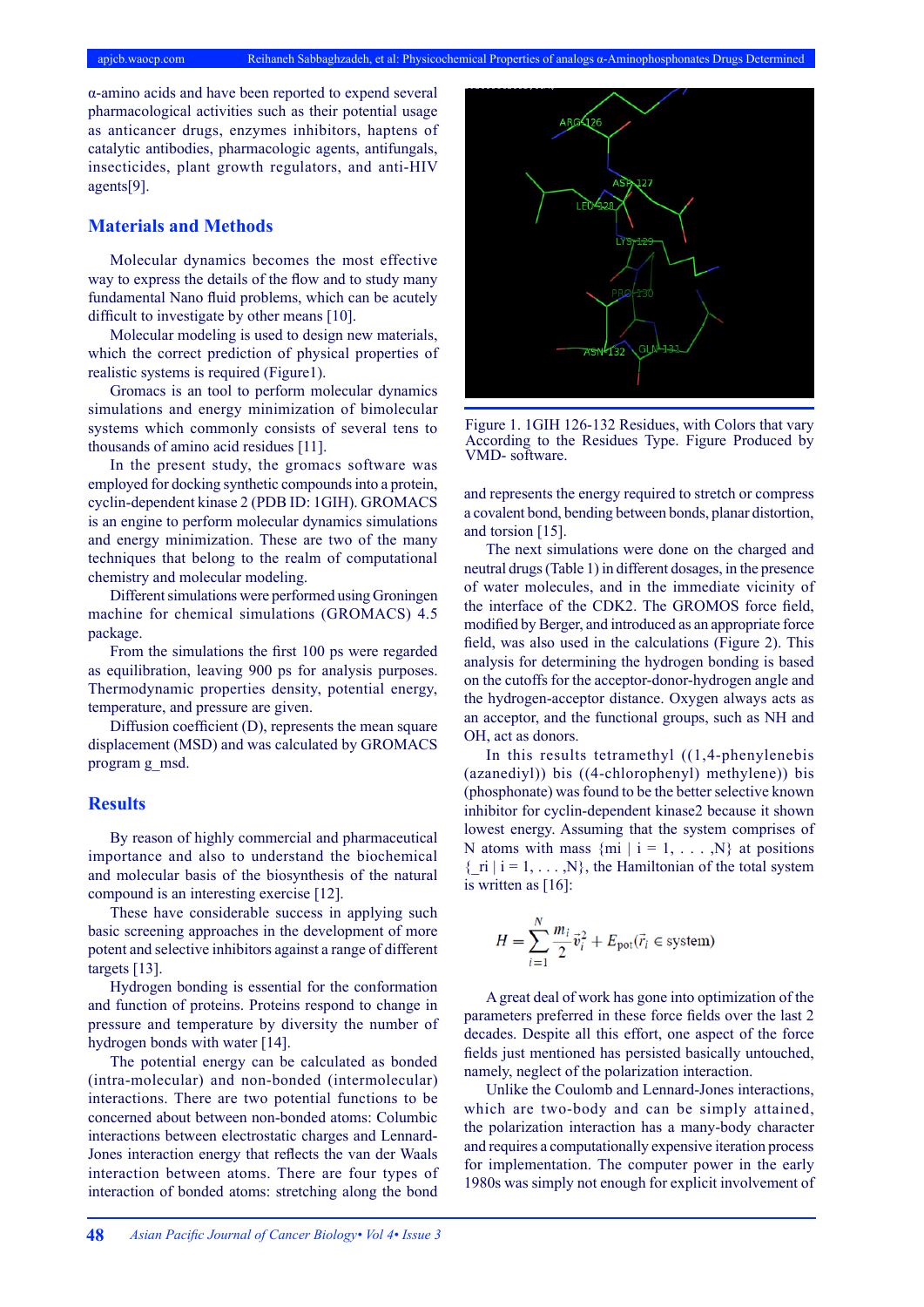| Table 1. Constant Inhibitor and RMS between CDK2 Enzyme and Inhibitors |  |  |  |
|------------------------------------------------------------------------|--|--|--|
|------------------------------------------------------------------------|--|--|--|

| Number of<br>Conformation | Inhibitor                                                                                                | Kib    | <b>Ref RMS</b> |
|---------------------------|----------------------------------------------------------------------------------------------------------|--------|----------------|
| (1a)                      | tetramethyl ((1,4-phenylenebis (azanediyl)) bis ((4-(diethylamino) phenyl) methylene)) bis (phosphonate) | 521.42 | 42.23          |
| (1d)                      | tetramethyl ((1,4-phenylenebis (azanediyl)) bis ((4-chlorophenyl) methylene)) bis (phosphonate)          | 166.56 | 41.91          |
| <sup>a</sup> Kcal/mol     |                                                                                                          |        |                |



Figure 2. The Density, Energy Plot Obtained at 300 K Temperature, the Root Mean Square Deviation, the rdf During 1000 Pico by Gromacs Tool During Simulation Corresponding to a Stabilized Structure of CDK2 (PDB code 1GIH),Second Molecular Dynamics; Simulation of the model at 300 K temperature by Gromacs tool. The Root mean square deviation plot obtained from Gromacs tool during molecular dynamics simulation for 1000 Pico second. The rdf plot obtained from Gromacs tool during molecular dynamics simulation for 1000 Pico second.

the polarization interaction. Since they cannot be declined absolutely, effects of polarization were included in a mean field sense by increasing the permanent dipole moments of molecules.

### **Discussion**

Computer simulation has arrived as a particularly valuable tool for characterizing biomolecule conjugates due to the difficulty in obtaining actual experimental data for such systems [17].

Computational chemistry is just a name to make the use of computational techniques in chemistry, ranging from quantum mechanics of molecules to dynamics of large complex molecular aggregates. Molecular modeling indicates the general process of depicting complex chemical systems in terms of a realistic atomic model, with the goal being to understand and predict macroscopic properties based on detailed knowledge on an atomic scale.

Analysis of the number of hydrogen bonds between

inhibitors and CDK2 shows that the CDK2–tetramethyl ((1,4-phenylenebis (azanediyl)) bis ((4-chlorophenyl) methylene)) bis (phosphonate) complex has properties, which indicates that it has higher affinity for CDK2 than other. Further inhibition experiments can confirm this prediction (Figure 2).

In view of the hypothesis dependence of the co-operatively on the conformational states of enzyme, and because of the drastic effects water can sometimes have on protein the Cyclin-dependent kinase reaction in  $H<sub>2</sub>O$  [18].

The phosphoric acid moiety is considered to bind to the affected protein more actively than the corresponding carboxylic acid because of its di anionic character.

#### **Acknowledgments**

We gratefully acknowledge the financial supports received for this research work from Niroo Research Institute. Furthermore, we would like to thank the Dr. Abbas Yousefpour for their generous support.